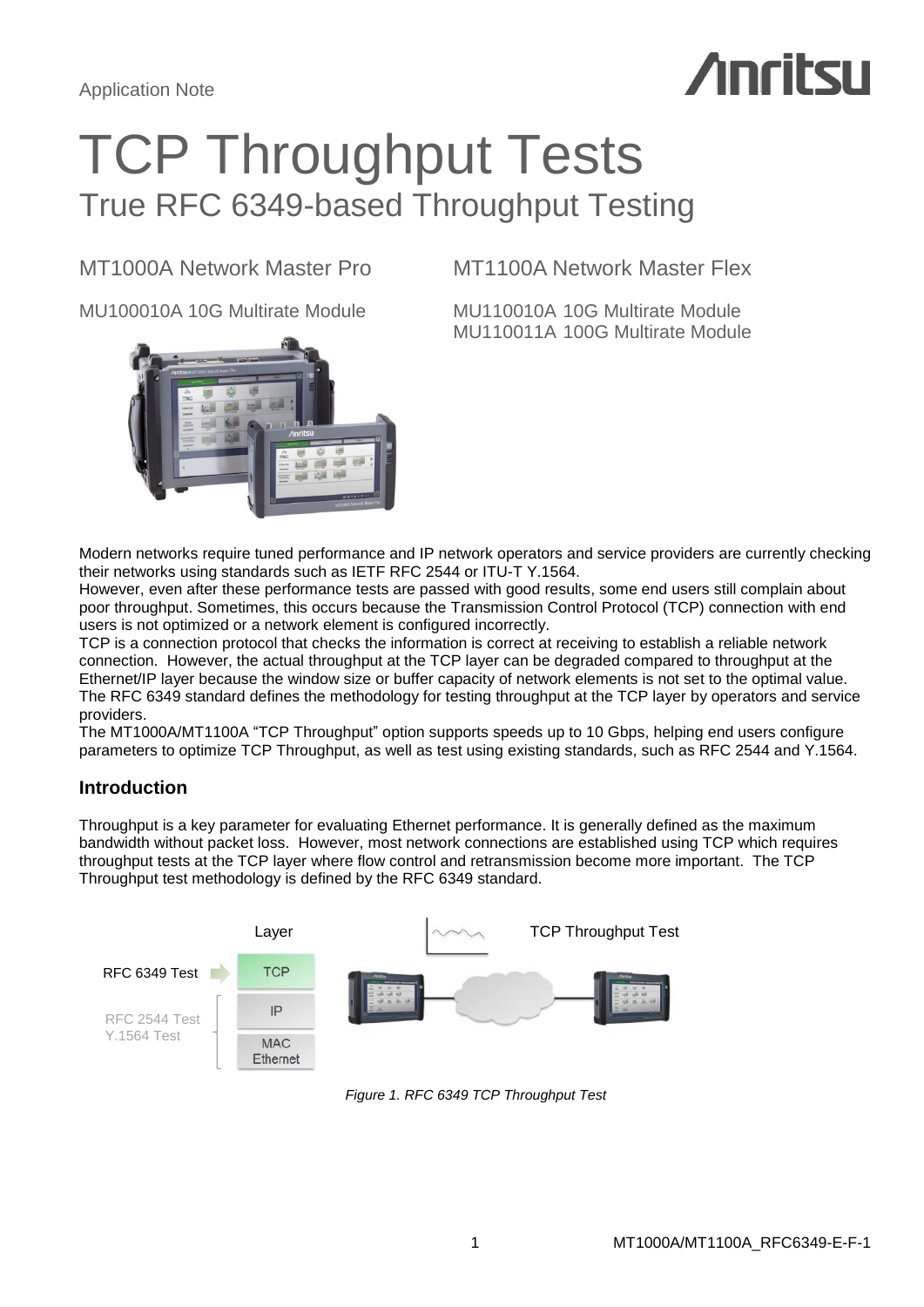## **Application 1**

RFC 6349 TCP Throughput testing for IP network operators

IP network operators must test their networks using RFC 2544 or Y.1564 to confirm compliance with customers' Service Level Agreements (SLA). However, the methods in these standards do not test TCP networks, which is what most customers use. Consequently, end users often feel their network performance is very different from the speeds promised in the SLA contract with their operator. Operators can help end users configure their network parameters by testing TCP Throughput based on RFC 6349. This is beneficial for both the operator and end user because it cuts the cost of managing customers' complaints and reduces churn.

The MT1000A/MT1100A can perform TCP Throughput tests based on the RFC 6349 standard by emulating end users' network elements. It also supports more advanced testing abilities over TCP.



*Figure 2. IP Network Operator*

## **Application 2**

TCP Throughput testing using iperf for service providers

Service providers use servers and networks to provide customers with services. Because critical services are based mainly on TCP connections, TCP Throughput is checked using iperf, a software-based TCP Throughput test tool. However, because iperf is a software tool that depends on the end user's terminal performance, it has low repeatability.

The MT1000A/MT1100A uses hardware-based TCP Throughput tests to a connected iperf server for high reliability and high accuracy.



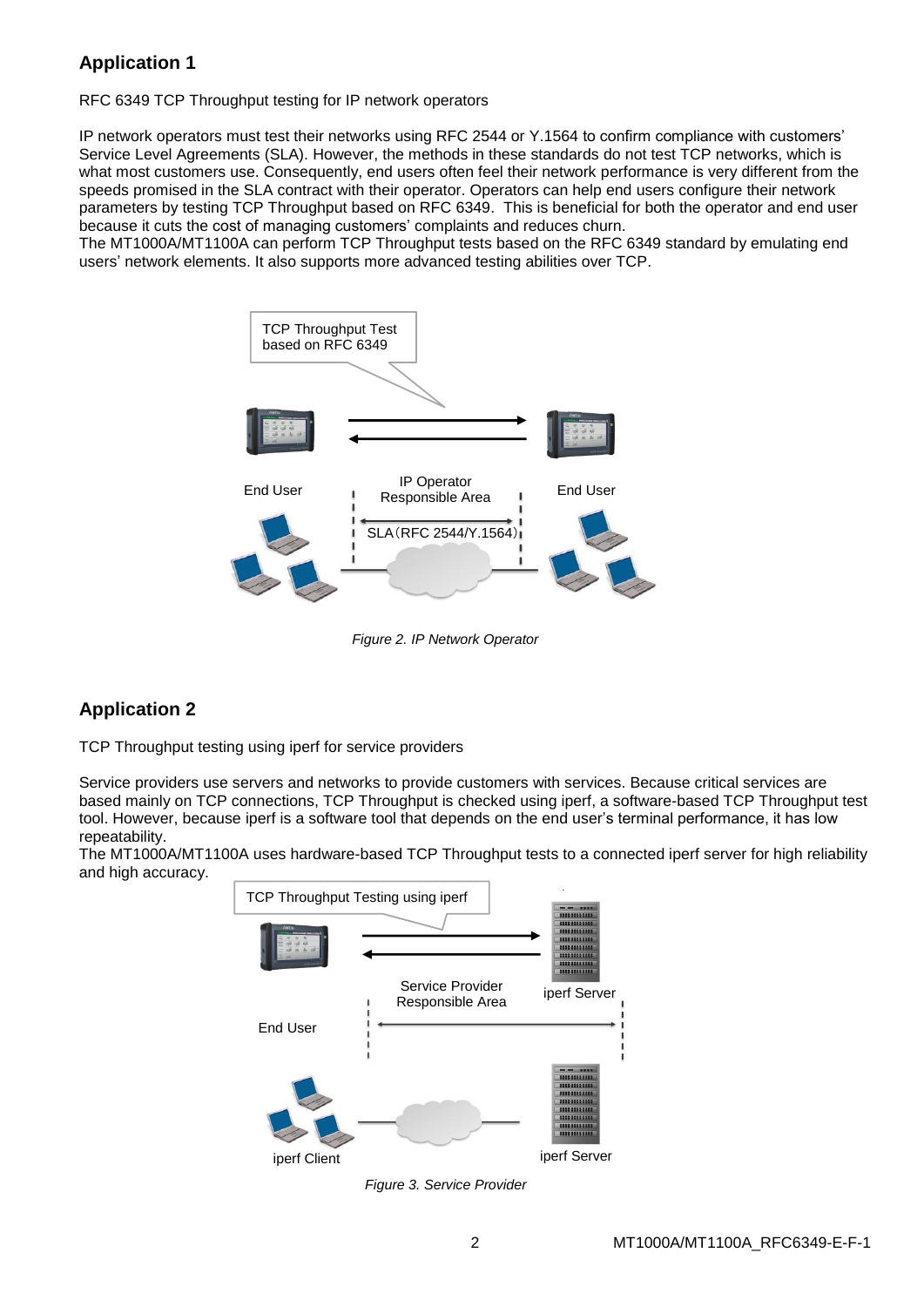## **Testing**

The MT1000A supports TCP Throughput tests at up to two ports simultaneously. The MT1100A can test up to four ports simultaneously. Multi-port testing reduces test times for multiple connection tests in the laboratory before commissioning, or when testing a customer's main network and back-up simultaneously. The MT1000A/MT1100A support speeds up to 10 Gbps at the full-line rate.

Simultaneous Multiple Connection Testing





### Laboratory Testing before Commissioning



*Figure 4. Multi-port and TCP Throughput Tests (Up to 10 GigE)*



### *Figure 5. Window Scan*

Result File Browse Window Scan<br>**Home Communication** Local->Remote ē 725.403 Mbp Avg Throughpu 13140 Bytes / 1 10.13 GB 949.285 Mbps Transmitted Bytes Ideal Throughput  $\begin{bmatrix} \frac{\partial \mathbf{r}}{\partial \mathbf{r}} \end{bmatrix}$ Actual Transfer Time 120.00 s **Retransmitted Bytes** 0 Bytes É Ideal Transfer Time  $91.70 s$ Retransmitted %  $0.00%$ **Transfer Time Ratio**  $1.31$ TCP Efficiency 100.00 %  $\overline{\mathbf{y}}$  $0.106 \text{ ms}$  $0.033 \, \text{ms}$  $0.092 \, \text{ms}$  $5.531 ms$  $-13.21$  % ETH-RFC 6349 **SETUP** TEST RESULT **DISKS VENER IN** ø  $\ddot{z}$ **ETTICIENCY** é <sup>60</sup><br>Test Duration (s) SETUP TEST RESULT **BORDVER** 

## *Figure 6. TCP Throughput*

|                                                        |                            | <b>Application Selector</b> |                      |                   | Ш            |                |
|--------------------------------------------------------|----------------------------|-----------------------------|----------------------|-------------------|--------------|----------------|
| Control                                                | MTU / RTT                  |                             | Window Scan / THPT   | Multi-Service     |              |                |
| General                                                |                            |                             | CIR                  |                   |              | D              |
| Test Port                                              | 5001                       |                             | Upstream CIR:        | 100.000           | Mbps         |                |
| Full Auto Test Sequence                                | Connect to iPerf Server    |                             | Downstream CIR:      | 100.000           | Mbps         |                |
| Site Names (Short, Long).                              |                            |                             | <b>Test Sequence</b> |                   |              | $\overline{?}$ |
| Local: LOC<br>Local<br>Remote:<br><b>REM</b><br>Remote |                            |                             | Path MTU             | Ľ,                |              |                |
| Test Directions Setup                                  |                            |                             | Upstream MTU:        | 1500              | <b>Bytes</b> |                |
| Local->Remote<br>✓                                     |                            |                             | Downstream MTU:      | 1500              | <b>Bytes</b> | 昏              |
| Remote->Local                                          |                            |                             | Baseline RTT         | 4.870             | ms           |                |
|                                                        | Vindow Scan and Throughput |                             |                      |                   |              |                |
| Simultaneous in Both Directions<br>✓                   |                            |                             | Test Mode:           | Ж                 |              |                |
| Communication Port-                                    | 5002                       |                             | Multi-Service        |                   |              |                |
| <b>ETH-RFC 6349</b>                                    | <b>SETUP</b>               | <b>TEST</b>                 | <b>RESULT</b>        | <b>HOSE VESEX</b> | 02:42        | Ш              |

*Figure 7. Bi-directional Testing*

The optimized window size is tested by displaying the TCP Throughput at multiple steps.

The calculated ideal and tested TCP Throughput as well as details like retransmitted bytes, round-trip delay, etc., are also displayed.

Graphs of TCP Throughput/time and other parameters are also displayed, helping users identify possible issues quickly.

Bi-directional testing is also supported to display TCP Throughput performance across non-symmetrical networks, emulating real networks more realistically.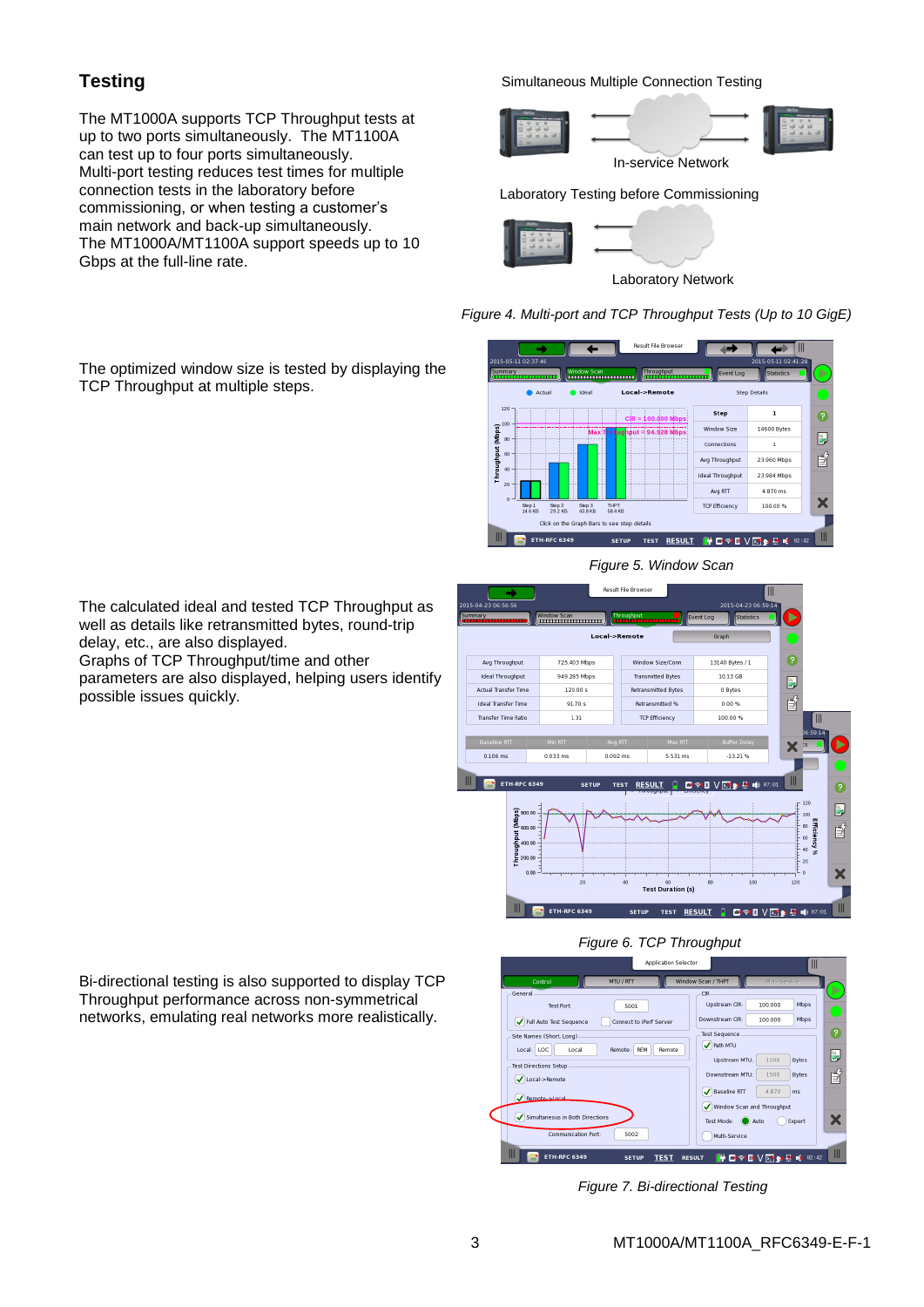Configuration of simultaneous tests for 16 TCP sessions supports realistic multi-service network emulation and analysis. This test can also be performed with different DSCP/TOS priorities per session.

|   | 2015-05-11 03:10:05          |                                   |                              | Result File Browser               |                  | 2015-05-11 03:12:01        | Ш                                     |          |                             |                   |
|---|------------------------------|-----------------------------------|------------------------------|-----------------------------------|------------------|----------------------------|---------------------------------------|----------|-----------------------------|-------------------|
|   | Summary<br><b>TELEVISION</b> | <b>Window Scan</b>                | Throughput<br>CHELLER LITTLE | Multi-Service<br>---------------- | <b>Event Log</b> | <b>Statistics</b>          | ь                                     |          |                             |                   |
|   |                              | Window Size/Conn: 58400 Bytes / 8 |                              | Local->Remote                     |                  | Graph                      |                                       |          | $\mathbb{I}$                |                   |
|   | Connection                   | Min RTT                           | Avg RTT                      | Max RTT                           | TX THPT          | <b>TCP Efficiency</b>      | $\left( 2\right)$<br>$\blacktriangle$ |          | 2015-05-11 03:12:01         |                   |
|   | 3                            | 4.920 ms                          | 4.922 ms                     | 4.995 ms                          | 11.862 Mbps      | 100.00 %                   | Ľ                                     | rent Log | <b>Statistics</b>           | ⋗                 |
|   | $\overline{a}$               | 4.920 ms                          | 4.922 ms                     | 4995 ms                           | 11.862 Mbps      | 100.00 %                   |                                       | Table    |                             |                   |
|   | 5                            | 4.920 ms                          | 4.922 ms                     | 4.996 ms                          | 11.861 Mbps      | 100.00 %                   | 昏                                     |          |                             |                   |
|   | 6                            | 4.920 ms                          | 4.922 ms                     | 4.996 ms                          | 11.861 Mbps      | 100.00 %                   |                                       | Conn 7   | $-$ Conn 8                  | $\left( 2\right)$ |
|   | $\overline{7}$               | 4.920 ms                          | 4.922 ms                     | 4.995 ms                          | 11.861 Mbps      | 100.00 %                   |                                       |          |                             |                   |
|   | 8                            | 4.920 ms                          | 4.922 ms                     | 4.996 ms                          | 11.861 Mbps      | 100.00 %                   | ×<br>$\blacktriangledown$             |          |                             | Ď                 |
|   | Total                        | 4.871 ms                          | 4.921 ms                     | 4.996 ms                          | 94.892 Mbps      | 100.00 %                   |                                       |          |                             | É                 |
| Ш |                              | <b>ETH-RFC 6349</b>               | <b>SETUP</b>                 | <b>RESULT</b><br><b>TEST</b>      |                  | <b>HOSE VESSE 18 03 17</b> | Ш                                     |          |                             |                   |
|   |                              |                                   | $\blacksquare$<br>$0 -$      |                                   |                  |                            |                                       |          |                             | X                 |
|   |                              |                                   |                              | $\overline{2}$                    |                  | <b>Test Duration (s)</b>   |                                       | g        | 10                          |                   |
|   |                              |                                   |                              | <b>ETH-RFC 6349</b>               | <b>SETUP</b>     | <b>TEST</b>                | <b>RESULT</b>                         |          | HB STEX V DA SX DX 16 03 17 | Ш                 |

*Figure 8. Up to 16 TCP Sessions*

TCP Throughput connectivity can be tested by emulating an iperf client to an iperf server.



*Figure 9. Connecting to iperf Server*

## **Product overview**

- Multiple connection tests at up to 2 ports (MT1000A) or 4 ports (MT1100A)
- 10 GigE support
- Bi-directional and simultaneous testing
- Up to 16 TCP sessions emulated and analyzed
- Testing connectivity to iperf server by emulating iperf client

## **Summary**

The MT1000A/MT1100A supports TCP Throughput tests in addition to RFC 2544 and Y.1564 for true analysis of network performance. These tests help improve the quality of expanding networks.

## **Ordering Information**

| <b>MT1000A</b> |                             |                | <b>MT1100A</b>              |  |  |  |  |
|----------------|-----------------------------|----------------|-----------------------------|--|--|--|--|
| Mainframe      |                             | Mainframe      |                             |  |  |  |  |
| <b>MT1000A</b> | Network Master Pro          | <b>MT1100A</b> | Network Master Flex         |  |  |  |  |
| <b>Modules</b> |                             | <b>Modules</b> |                             |  |  |  |  |
| MU100010A      | 10G Multirate Module        | MU110010A      | 10G Multirate Module        |  |  |  |  |
| Options        |                             | MU110011A      | 100G Multirate Module       |  |  |  |  |
| MU100010A-001  | Up to 2.7G Dual Channel     |                | <b>Power Supply Modules</b> |  |  |  |  |
| MU100010A-011  | Ethernet 10G Single Channel | MU110001A      | Battery and AC Power Supply |  |  |  |  |
|                |                             |                | Module                      |  |  |  |  |
| MU100010A-012  | Ethernet 10G Dual Channel   | MU110002A      | AC only High Power Supply   |  |  |  |  |
|                |                             |                | Module                      |  |  |  |  |
| MU100010A-020  | <b>TCP Throughput</b>       | Options        |                             |  |  |  |  |
|                |                             |                |                             |  |  |  |  |

## **MT1000A MT1100A**

| Mainframe                   |                             |  |  |  |
|-----------------------------|-----------------------------|--|--|--|
| MT1100A                     | Network Master Flex         |  |  |  |
| Modules                     |                             |  |  |  |
| MU110010A                   | <b>10G Multirate Module</b> |  |  |  |
| MU110011A                   | 100G Multirate Module       |  |  |  |
| <b>Power Supply Modules</b> |                             |  |  |  |
| MU110001A                   | Battery and AC Power Supply |  |  |  |
|                             | Module                      |  |  |  |
| MU110002A                   | AC only High Power Supply   |  |  |  |
|                             | Module                      |  |  |  |
| Options                     |                             |  |  |  |
| MU110010A-001               | Up to 2.7G Dual Channel     |  |  |  |
| MU110010A-011               | Ethernet 10G Single Channel |  |  |  |
| MU110010A-012               | Ethernet 10G Dual Channel   |  |  |  |
| MU110010A-020               | <b>TCP Throughput</b>       |  |  |  |
| MU110011A-001               | Up to 10G Single Channel    |  |  |  |
| MU110011A-003               | Up to 10G Dual Channel      |  |  |  |
| MU110011A-020               | <b>TCP Throughput</b>       |  |  |  |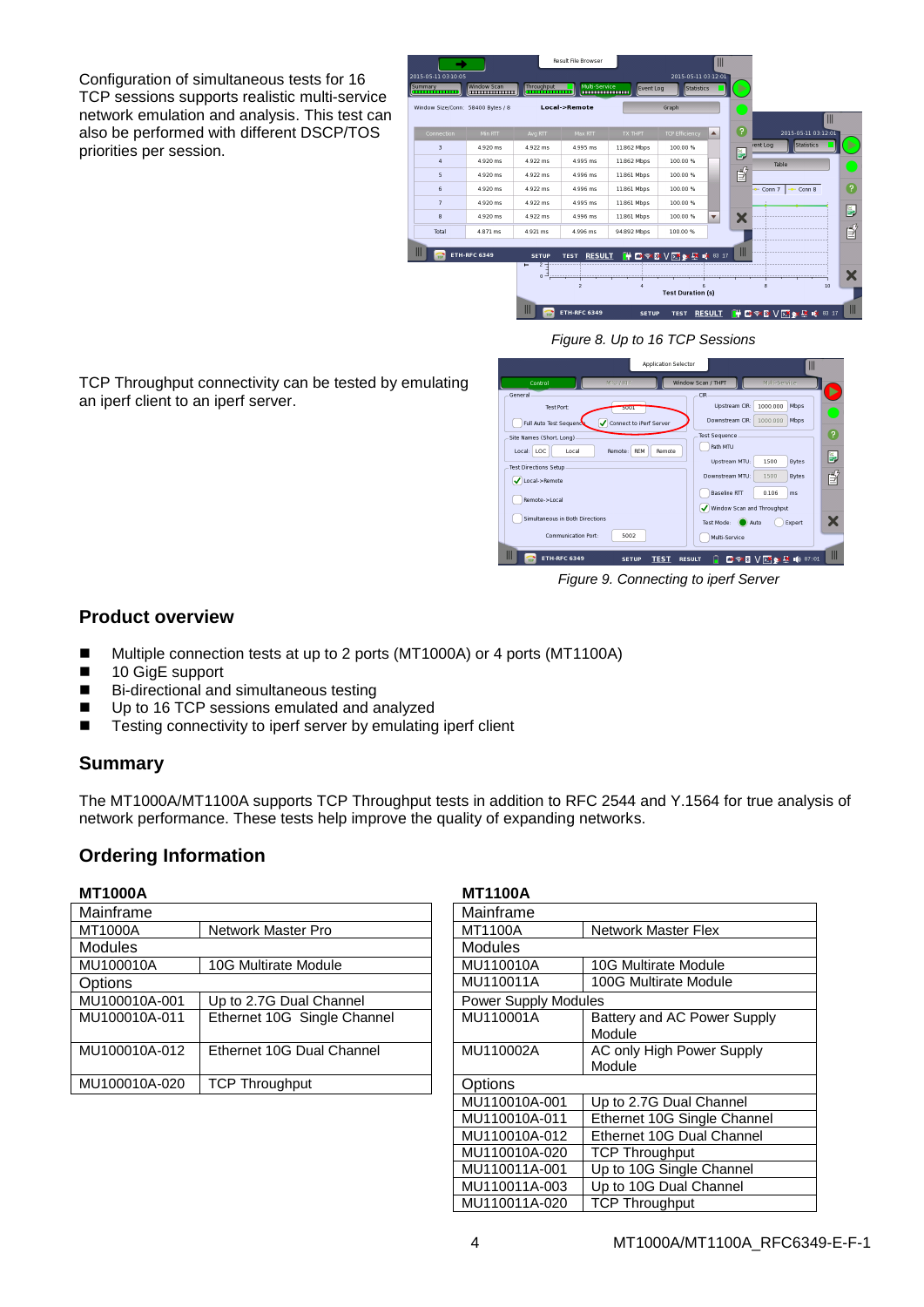**Note**